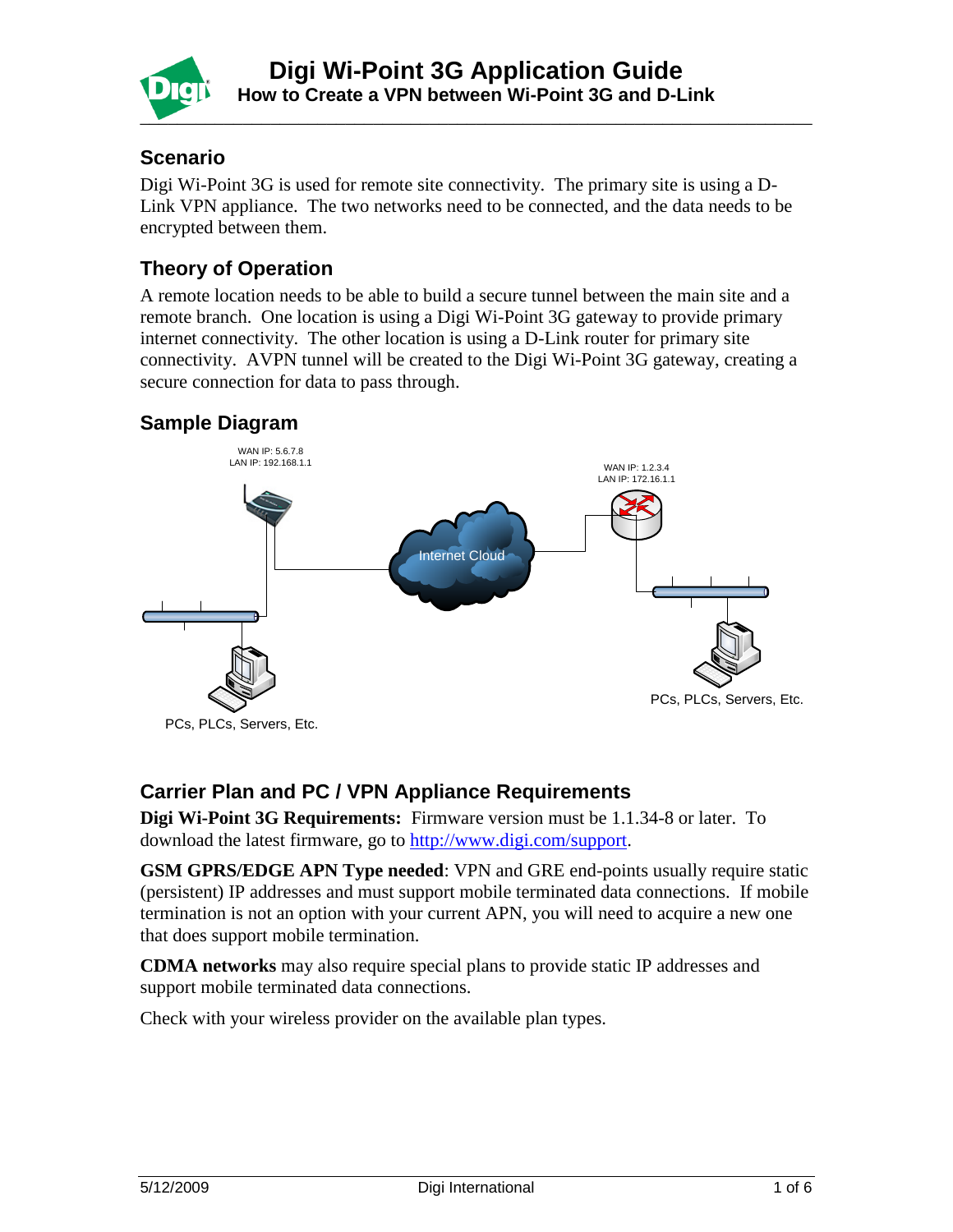### **Digi Wi-Point 3G Configuration**

- 1. Read and follow the quick-start guide for the Digi Wi-Point 3G.
- 2. Assign a static IP address to the Ethernet port (the default address is 192.168.1.1).
- 3. Configure the Digi Wi-Point 3G settings
	- a. Navigate to Configuration  $>$  Network  $>$  VPN Settings
	- b. Click **VPN Tunnel Settings**
	- c. Click **Add**
	- d. Fill in the appropriate settings below

Following Policy apply to the Tunnel Network Traffic: Enable IP Encapsulating Security Payload (ESP)

Enable IP Authentication Header (AH) Use the following IPSEC security settings: **Encryption** Authentication

 $MDS \sim$ 

 $3-DES$   $\vee$ 

Identity



PIN Utility<br>Reboot

Logout

**Wi-Point 3G Configuration and Management** 

|                                                                                                                                                        |                                                   | <b>DIGI WI-POINT 3G</b>                                                              |
|--------------------------------------------------------------------------------------------------------------------------------------------------------|---------------------------------------------------|--------------------------------------------------------------------------------------|
| Home                                                                                                                                                   | VPN - Tunnel #1 - Configuration                   |                                                                                      |
| Wizard<br><b>Configuration</b><br><b>Network</b>                                                                                                       | Description:                                      | To D-Link                                                                            |
| Mobile<br><b>Serial Ports</b>                                                                                                                          | <b>Local VPN Endpoint:</b>                        | Automatically establish this tunnel<br>M<br>Wireless WAN $\vee$                      |
| System<br><b>Remote Management</b><br>Security<br><b>GPS</b>                                                                                           | <b>Remote VPN Endpoint:</b><br><b>VPN Tunnel:</b> | 1.2.3.4<br><b>ISAKMP</b><br>$\checkmark$                                             |
| Time                                                                                                                                                   |                                                   | Tunnel Network Traffic from the following Local Network:                             |
| <b>Management</b><br><b>Connections</b>                                                                                                                | IP Address:                                       | 192.168.1.0                                                                          |
| <b>Event Logging</b>                                                                                                                                   | Subnet Mask:                                      | 255.255.255.0                                                                        |
| <b>Administration</b><br>Backup/Restore<br><b>Update Firmware</b><br><b>Factory Default Settings</b><br><b>System Information</b><br><b>AT Command</b> | IP Address:<br>Subnet Mask:                       | Tunnel Network Traffic to the following Remote Network:<br>172.16.0.0<br>255,255,0.0 |

**SA Lifeti** 

28800 secs (1200-28800)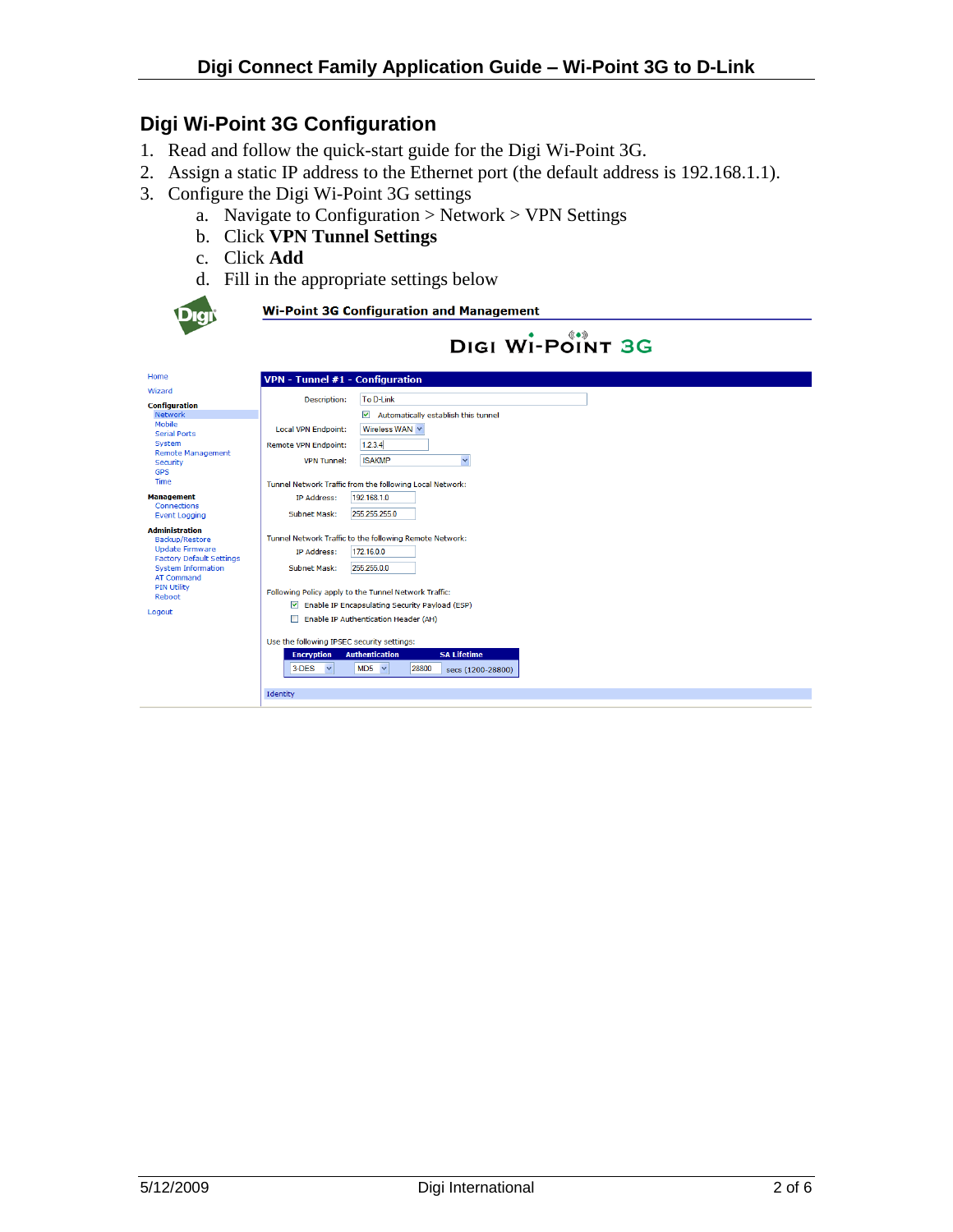### **Digi Connect Family Application Guide – Wi-Point 3G to D-Link**

| <b>PIN Utility</b><br>Reboot<br>Logout | Following Policy apply to the Tunnel Network Traffic:<br>Enable IP Encapsulating Security Payload (ESP)<br>Enable IP Authentication Header (AH)<br>□<br>Use the following IPSEC security settings:<br><b>Encryption</b><br><b>Authentication</b><br><b>SA Lifetime</b><br>$MD5 \sim$<br>3-DES<br>$\checkmark$<br>28800<br>secs (1200-28800) |  |  |  |  |  |  |  |
|----------------------------------------|---------------------------------------------------------------------------------------------------------------------------------------------------------------------------------------------------------------------------------------------------------------------------------------------------------------------------------------------|--|--|--|--|--|--|--|
|                                        | Identity<br>$\bigcirc$ Use the following as the identity:<br><b>Identity string:</b><br>⊙ Use the Mobile IP address as the identity                                                                                                                                                                                                         |  |  |  |  |  |  |  |
|                                        | <b>Security Settings</b>                                                                                                                                                                                                                                                                                                                    |  |  |  |  |  |  |  |
|                                        | Ÿ<br><b>Connection Mode:</b><br>Main<br>Diffie-Hellman:<br>Group $2 \vee$                                                                                                                                                                                                                                                                   |  |  |  |  |  |  |  |
|                                        | <b>Enable Perfect Forward Secrecy (PFS)</b><br>罓                                                                                                                                                                                                                                                                                            |  |  |  |  |  |  |  |
|                                        | Use the following pre-shared key to negotiate IKE security settings:                                                                                                                                                                                                                                                                        |  |  |  |  |  |  |  |
|                                        | 123456<br>$\triangle$                                                                                                                                                                                                                                                                                                                       |  |  |  |  |  |  |  |
|                                        | Use the following policy to negotiate IKE security settings:                                                                                                                                                                                                                                                                                |  |  |  |  |  |  |  |
|                                        | <b>SA Lifetime</b><br><b>Authentication</b><br><b>Encryption</b><br><b>Integrity</b>                                                                                                                                                                                                                                                        |  |  |  |  |  |  |  |
|                                        | Pre-Shared Key<br>3-DES (192-bit) v<br>$MD5 \sim$<br>86400<br>secs (1200-86400)                                                                                                                                                                                                                                                             |  |  |  |  |  |  |  |
|                                        |                                                                                                                                                                                                                                                                                                                                             |  |  |  |  |  |  |  |
|                                        | <b>Apply</b>                                                                                                                                                                                                                                                                                                                                |  |  |  |  |  |  |  |
|                                        |                                                                                                                                                                                                                                                                                                                                             |  |  |  |  |  |  |  |
|                                        | Copyright @ 1996-2008 Digi International Inc. All rights reserved.<br>http://www.digi.com/                                                                                                                                                                                                                                                  |  |  |  |  |  |  |  |

- e. Click **Apply** to save the changes
- f. A reboot is required for the settings to take effect. **Reboot** the unit.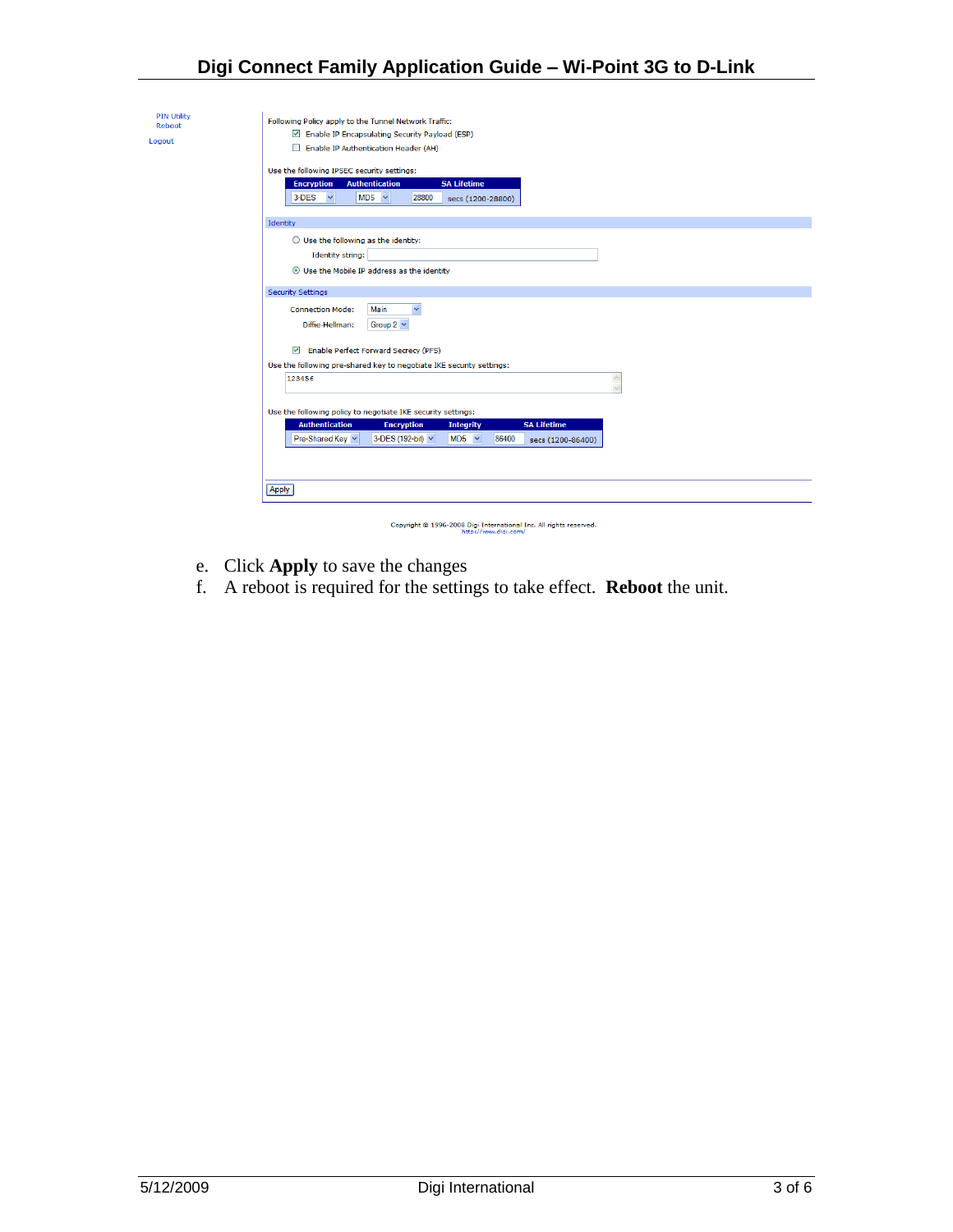#### **D-Link VPN Configuration**

- 1. Configure the D-Link VPN device
	- a. Log into the Web Interface of the D-Link device.
	- b. Navigate to **Firewall > VPN**.
	- c. Click **Add New** under the section called **IPsec Tunnels**.
	- d. Fill in the appropriate information show in the following screenshots

|                          | <b>Firewall</b> Servers<br>System<br><b>Tools</b><br><b>Status</b><br>Help                                     |  |
|--------------------------|----------------------------------------------------------------------------------------------------------------|--|
|                          | <b>VPN Tunnels</b>                                                                                             |  |
| <b>Policy</b>            | Edit IPsec tunnel ToDigi:                                                                                      |  |
|                          |                                                                                                                |  |
| <b>Port Mapping</b>      | Name: ToDigi<br>Local Net: 172.16.0.0/16                                                                       |  |
| <b>Users</b>             |                                                                                                                |  |
|                          | Authentication:                                                                                                |  |
| <b>Schedules</b>         | RSK - Pre-Shared Key                                                                                           |  |
|                          | PSK: HIII<br>Retype PSK:                                                                                       |  |
| <b>Services</b>          | C Certificate-based                                                                                            |  |
| <b>VPN</b>               | Local Identity:   Admin - CN=0013469C4215                                                                      |  |
|                          | Certificates:                                                                                                  |  |
| <b>Certificates</b>      |                                                                                                                |  |
| <b>Content Filtering</b> | Use ctrl/shift click to select multiple certificates.                                                          |  |
|                          | To use ID lists below, you must select a CA certificate.<br>Identity List (no list)<br>$\infty$                |  |
|                          |                                                                                                                |  |
|                          |                                                                                                                |  |
|                          | Tunnel type:                                                                                                   |  |
|                          | Roaming Users - single-host IPsec clients                                                                      |  |
|                          | IKE XAuth: Require user authentication via IKE XAuth to open tunnel.                                           |  |
|                          | C LAN-to-LAN tunnel<br>Remote Net: 192.168.1.0/24                                                              |  |
|                          | Remote Gateway: 5.6.7.8                                                                                        |  |
|                          | The gateway can be a numerical IP address, DNS name, or<br>range of IP addresses for roaming / NATed gateways. |  |
|                          | Route: V Automatically add a route for the remote network.                                                     |  |
|                          | Proxy ARP: Publish remote network on all interfaces via Proxy ARP.                                             |  |
|                          | Pass username and password to peer via IKE XAuth, if the remote gateway<br>IKE XAuth client:<br>requires it.   |  |
|                          | XAuth Username:<br>XAuth Password:                                                                             |  |
|                          |                                                                                                                |  |
|                          | Delete this VPN tunnel                                                                                         |  |
|                          |                                                                                                                |  |
|                          | <b>Advanced Apply Cancel Help</b>                                                                              |  |
|                          |                                                                                                                |  |

- e. Click **Apply** to save the changes.
- f. Click **Edit** on the newly created item on the VPN page under the **IPsec Tunnels** heading.
- g. Click **Advanced** to configure additional parameters, as shown in the following screenshots:

 $\mathbf{r}$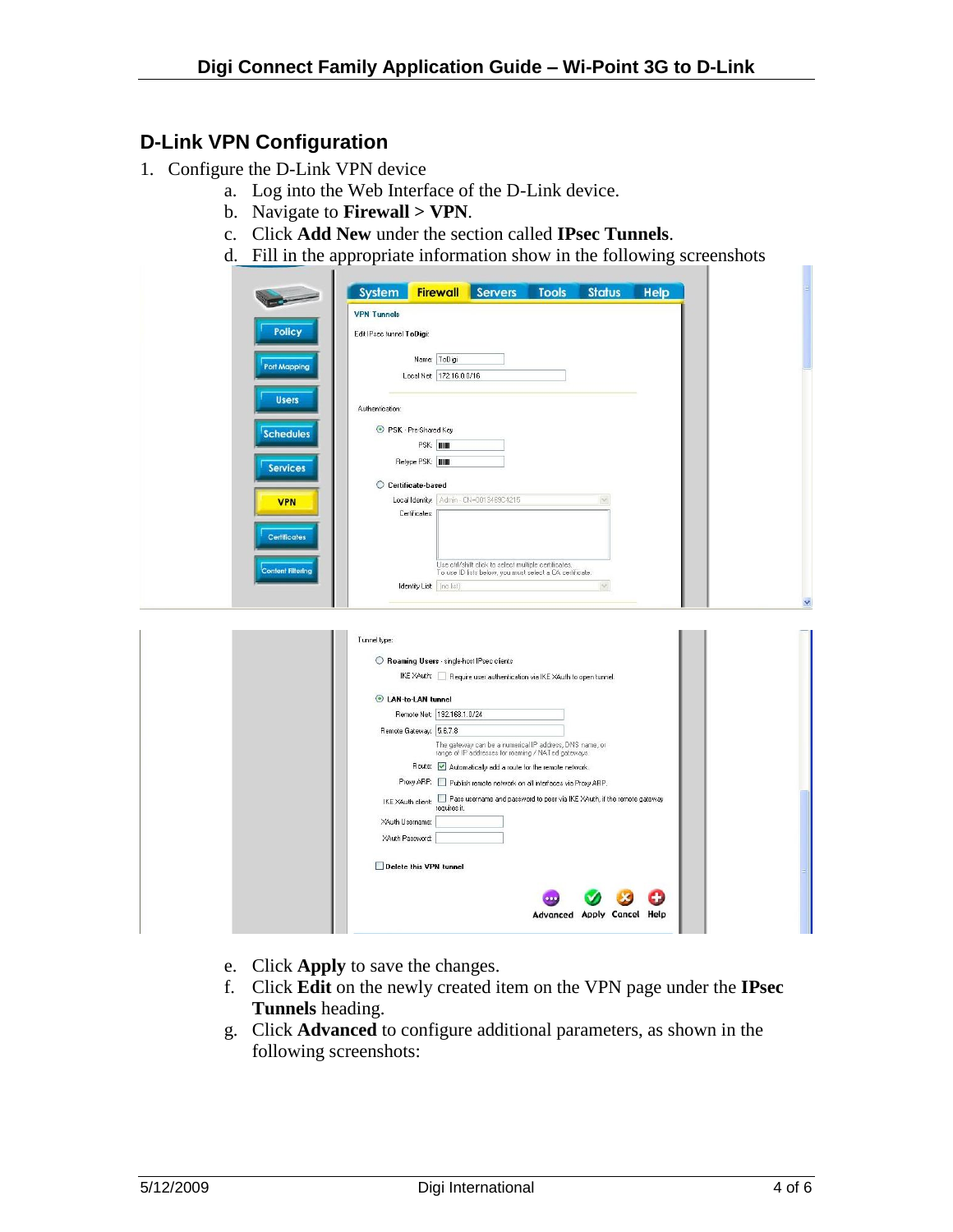|                          | System                                                                                               |                                                | <b>Firewall</b> Servers                                                                                                                                                                                                                                  | <b>Tools</b>                                                             | <b>Status</b>                                                                                                                                                                                                                            | <b>Help</b> |
|--------------------------|------------------------------------------------------------------------------------------------------|------------------------------------------------|----------------------------------------------------------------------------------------------------------------------------------------------------------------------------------------------------------------------------------------------------------|--------------------------------------------------------------------------|------------------------------------------------------------------------------------------------------------------------------------------------------------------------------------------------------------------------------------------|-------------|
|                          | <b>VPN Tunnels</b>                                                                                   |                                                |                                                                                                                                                                                                                                                          |                                                                          |                                                                                                                                                                                                                                          |             |
| <b>Policy</b>            |                                                                                                      | Edit advanced settings of IPsec tunnel ToDigi: |                                                                                                                                                                                                                                                          |                                                                          |                                                                                                                                                                                                                                          |             |
| Port Mapping             |                                                                                                      | Limit MTU: 1424                                |                                                                                                                                                                                                                                                          |                                                                          |                                                                                                                                                                                                                                          |             |
|                          |                                                                                                      | IKE Mode: Main mode IKE                        |                                                                                                                                                                                                                                                          |                                                                          |                                                                                                                                                                                                                                          |             |
| <b>Users</b>             |                                                                                                      | Aggressive mode IKE                            |                                                                                                                                                                                                                                                          |                                                                          |                                                                                                                                                                                                                                          |             |
|                          |                                                                                                      | IKE DH Group: 2 - modp 1024-bit                |                                                                                                                                                                                                                                                          |                                                                          |                                                                                                                                                                                                                                          |             |
| <b>Schedules</b>         |                                                                                                      |                                                | PFS: V Enable Perfect Forward Secrecy                                                                                                                                                                                                                    |                                                                          |                                                                                                                                                                                                                                          |             |
|                          |                                                                                                      | PFS DH Group: 2 - modp 1024-bit                |                                                                                                                                                                                                                                                          |                                                                          |                                                                                                                                                                                                                                          |             |
| <b>Services</b>          |                                                                                                      | NAT Traversal: O Disabled.                     |                                                                                                                                                                                                                                                          |                                                                          |                                                                                                                                                                                                                                          |             |
|                          |                                                                                                      |                                                |                                                                                                                                                                                                                                                          |                                                                          | O On if supported and needed (NAT detected between gateways)                                                                                                                                                                             |             |
| <b>VPN</b>               |                                                                                                      | O On if supported                              |                                                                                                                                                                                                                                                          |                                                                          |                                                                                                                                                                                                                                          |             |
|                          |                                                                                                      | Keepalives: @ No keepalives.                   |                                                                                                                                                                                                                                                          |                                                                          | Automatic keepalives (works with other DFL-200/700/1100 units)                                                                                                                                                                           |             |
| <b>Certificates</b>      |                                                                                                      |                                                | Manually configured keepalives:                                                                                                                                                                                                                          |                                                                          |                                                                                                                                                                                                                                          |             |
|                          |                                                                                                      | Source IP:                                     |                                                                                                                                                                                                                                                          |                                                                          |                                                                                                                                                                                                                                          |             |
| <b>Content Filtering</b> |                                                                                                      | Destination IP:                                |                                                                                                                                                                                                                                                          |                                                                          |                                                                                                                                                                                                                                          |             |
|                          |                                                                                                      |                                                |                                                                                                                                                                                                                                                          |                                                                          |                                                                                                                                                                                                                                          |             |
|                          | <b>IKE Proposal List</b><br>Cipher                                                                   |                                                | Hash                                                                                                                                                                                                                                                     |                                                                          | Life KB Life Sec                                                                                                                                                                                                                         |             |
| #3:<br>#7:<br>#8:        | #1: AES-128 Allowed:128-256<br>#2: AES-128 Allowed:128-256<br>3DES<br>#4: 3DES<br>#5: DES<br>#6: DES |                                                | $SHA-1 \times$<br>×<br>$MD5 \rightarrow$<br>×<br>$\checkmark$<br>$SHA-1 \rightarrow$<br>$\checkmark$<br>$MD5 \rightarrow$<br>×<br>$SHA-1$ $\vee$<br>×<br>$MD5 \rightarrow$<br>$\checkmark$<br>MD5<br>$\checkmark$<br>$\checkmark$<br>MD5<br>$\checkmark$ | 0<br>$\overline{0}$<br>0<br>0<br>$\boxed{0}$<br>0<br>0<br>$\overline{0}$ | 28800<br>28800<br>28800<br>28800<br>28800<br>28800<br>0<br>$\overline{0}$                                                                                                                                                                |             |
|                          | <b>IPsec Proposal List</b>                                                                           |                                                |                                                                                                                                                                                                                                                          |                                                                          |                                                                                                                                                                                                                                          |             |
|                          | Cipher<br>#1: AES-128 Allowed:128-256                                                                |                                                | <b>HMAC</b><br>$\checkmark$<br>$SHA-1$ $\vee$                                                                                                                                                                                                            | Life KB<br>0                                                             | Life Sec<br>3600                                                                                                                                                                                                                         |             |
|                          | #2: AES-128 Allowed:128-256                                                                          |                                                | MD5<br>$\checkmark$<br>$\checkmark$                                                                                                                                                                                                                      | 0                                                                        | 3600                                                                                                                                                                                                                                     |             |
| #3:                      | 3DES                                                                                                 |                                                | $\checkmark$<br>$SHA-1 \times$                                                                                                                                                                                                                           | 0                                                                        | 3600                                                                                                                                                                                                                                     |             |
| #4:                      | 3DES                                                                                                 |                                                | $\checkmark$<br>$MD5 \rightarrow$                                                                                                                                                                                                                        | o                                                                        | 3600                                                                                                                                                                                                                                     |             |
|                          | #5: DES                                                                                              |                                                | $\checkmark$<br>$SHA-1 \times$                                                                                                                                                                                                                           | $\boldsymbol{0}$                                                         | 3600                                                                                                                                                                                                                                     |             |
|                          | #6: DES                                                                                              |                                                | $\checkmark$<br>$MD5$ $\vee$                                                                                                                                                                                                                             | 0                                                                        | 3600                                                                                                                                                                                                                                     |             |
| #7:                      |                                                                                                      |                                                | $\checkmark$<br>MD5<br>$\checkmark$                                                                                                                                                                                                                      | 0                                                                        | 0                                                                                                                                                                                                                                        |             |
| #8:                      |                                                                                                      |                                                | Ÿ<br>MD5<br>$\checkmark$                                                                                                                                                                                                                                 | $\overline{0}$                                                           | $\overline{0}$                                                                                                                                                                                                                           |             |
|                          | receiving inbound tunnels.                                                                           |                                                |                                                                                                                                                                                                                                                          |                                                                          | "AES-128 Allowed:128-256" means that this unit will propose 128 bit encryption to the remote end when<br>establishing an outbound tunnel, and will accept any cipher key sizes between 128 and 256 (inclusive) when<br>Apply Cancel Help |             |

- h. Click **Apply** to save the changes.
- i. Click **Activate** on the left hand side to commit the changes that were done to the running configuration of the device.